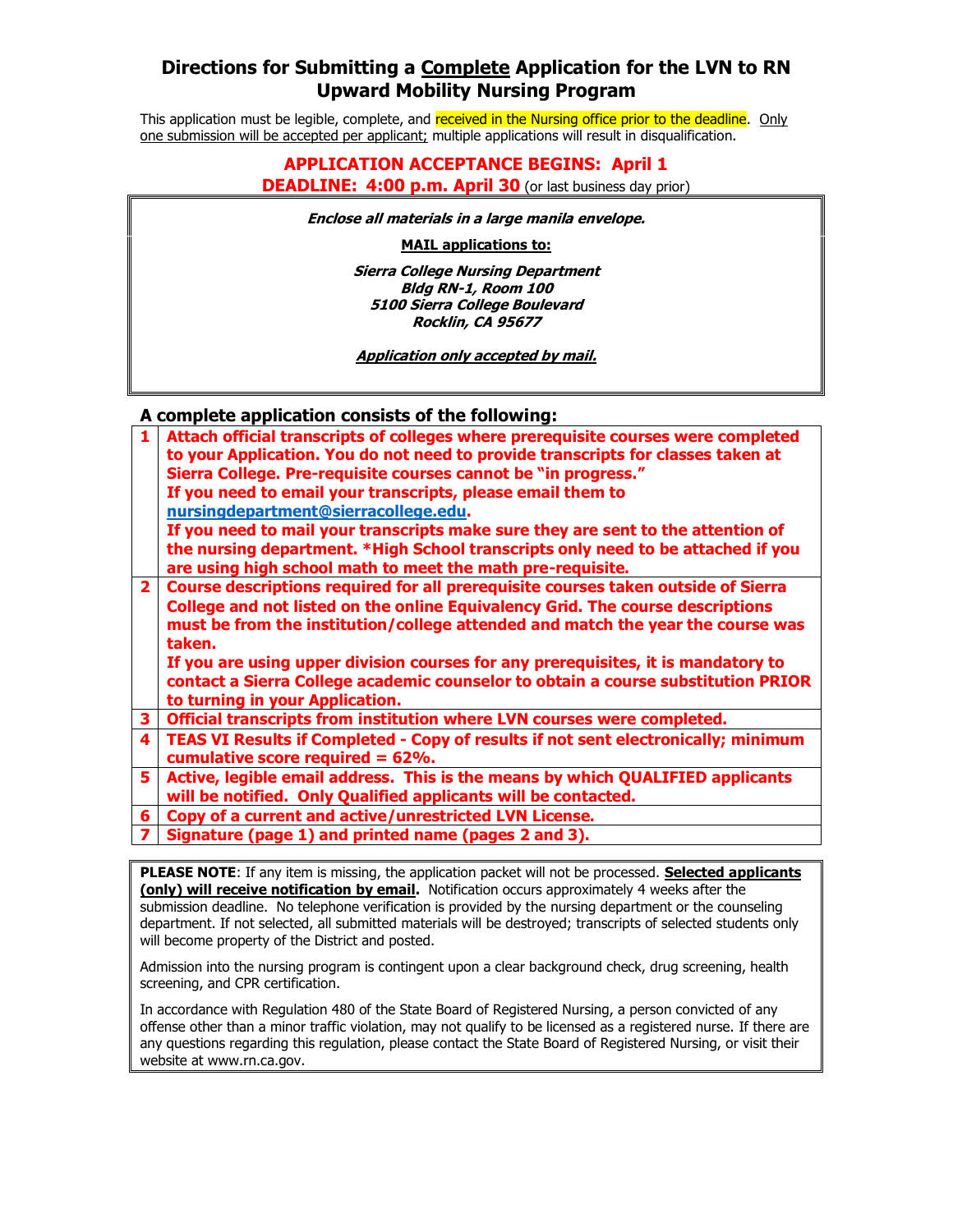# **Sierra College LVN to RN Upward Mobility Application**

| <b>Demographics</b> (Please Print)                                                                                                                                                                               |                                                                                                                                                                                                                                |            |       |                       |  |  |
|------------------------------------------------------------------------------------------------------------------------------------------------------------------------------------------------------------------|--------------------------------------------------------------------------------------------------------------------------------------------------------------------------------------------------------------------------------|------------|-------|-----------------------|--|--|
|                                                                                                                                                                                                                  | <b>Male</b><br>Female                                                                                                                                                                                                          |            |       |                       |  |  |
|                                                                                                                                                                                                                  | Last                                                                                                                                                                                                                           | First      |       | Middle                |  |  |
|                                                                                                                                                                                                                  | 2. List maiden and all other names used and a state of the state of the state of the state of the state of the state of the state of the state of the state of the state of the state of the state of the state of the state o |            |       |                       |  |  |
|                                                                                                                                                                                                                  |                                                                                                                                                                                                                                |            |       |                       |  |  |
|                                                                                                                                                                                                                  | Number and Street                                                                                                                                                                                                              | City       | State | Zip                   |  |  |
|                                                                                                                                                                                                                  | County (Sacramento, Placer, Yolo, etc.)                                                                                                                                                                                        |            |       |                       |  |  |
|                                                                                                                                                                                                                  |                                                                                                                                                                                                                                |            |       |                       |  |  |
|                                                                                                                                                                                                                  |                                                                                                                                                                                                                                |            |       |                       |  |  |
|                                                                                                                                                                                                                  |                                                                                                                                                                                                                                |            |       |                       |  |  |
| <b>Contact Information</b>                                                                                                                                                                                       |                                                                                                                                                                                                                                |            |       |                       |  |  |
|                                                                                                                                                                                                                  |                                                                                                                                                                                                                                |            |       |                       |  |  |
|                                                                                                                                                                                                                  |                                                                                                                                                                                                                                |            |       |                       |  |  |
|                                                                                                                                                                                                                  |                                                                                                                                                                                                                                |            |       |                       |  |  |
| 3. All colleges attended where pre-requisites were completed, including Sierra College. (ALL TRANSCRIPTS MUST<br>BE ATTACHED OR SENT ELECTRONICALLY FROM THE COLLEGE TO<br>NURSINGDEPARTMENT@SIERRACOLLEGE.EDU). |                                                                                                                                                                                                                                |            |       |                       |  |  |
|                                                                                                                                                                                                                  | <b>College</b>                                                                                                                                                                                                                 | City/State |       | <b>Dates Attended</b> |  |  |
|                                                                                                                                                                                                                  |                                                                                                                                                                                                                                |            |       |                       |  |  |
|                                                                                                                                                                                                                  |                                                                                                                                                                                                                                |            |       |                       |  |  |

#### **The following information is requested for compliance with Section 56110, Title V California Administrative Code reporting procedure and will be used for statistical purposes only. Please check applicable information.**

| Veteran                        |  |
|--------------------------------|--|
| American Indian/Alaskan Native |  |
| Asian/Pacific Islander         |  |
| Black/African                  |  |
| White/Caucasian                |  |
| Hispanic/Latino                |  |
| Other                          |  |

I certify that all information contained on this form is true and accurate. I understand that failure to disclose or falsify any documents will automatically and permanently disqualify my application and admission into the nursing program.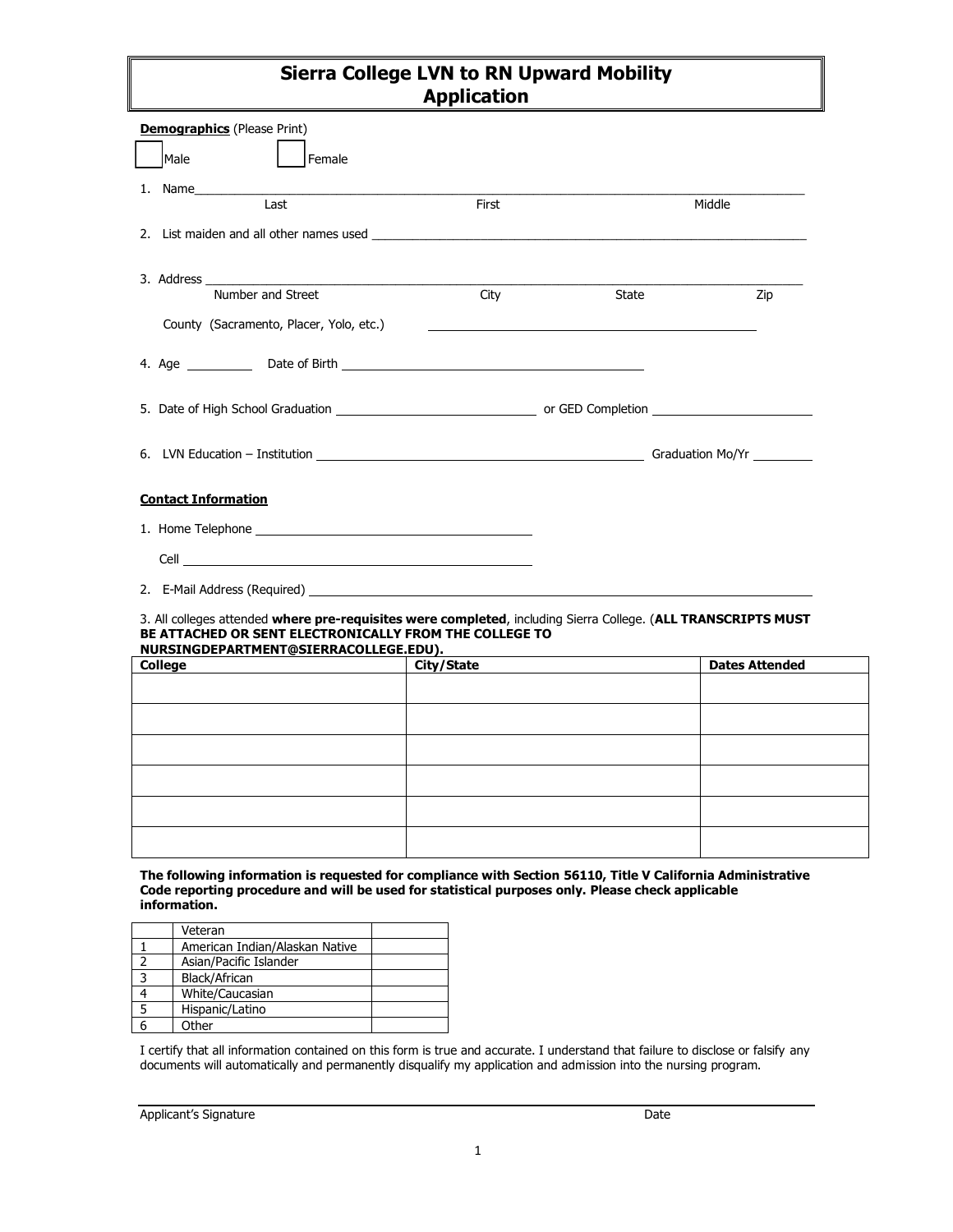## **Sierra College LVN to RN Upward Mobility Program Prerequisite Course Work Verification**

### **ATTENTION: All Prerequisites must be completed, with a grade posted to applicable transcript, at the time application is submitted.** Courses "in progress" are not accepted.

| <b>Prerequisite</b><br>Course                                                                                                          | <b>Course</b><br><b>Number</b> | Grade | <b>Completion</b><br><b>Date</b> | <b>College where Completed</b> | <b>Units</b> |
|----------------------------------------------------------------------------------------------------------------------------------------|--------------------------------|-------|----------------------------------|--------------------------------|--------------|
| English 1A:                                                                                                                            |                                |       |                                  |                                |              |
| <b>Microbiology:</b><br>(Completed in last<br>7 years.)                                                                                |                                |       |                                  |                                |              |
| <b>Anatomy:</b><br>(Completed in last<br>7 years.)                                                                                     |                                |       |                                  |                                |              |
| <b>Physiology:</b><br>(Completed in last<br>7 years.)                                                                                  |                                |       |                                  |                                |              |
| Math:<br>Math A, D, E, 12, 13,<br>16A, 16B, 24, 29, 30,<br>31, 42, or two<br>semester HS algebra<br>or higher, grade "C"<br>or better. |                                |       |                                  |                                |              |
| Psychology: 100:                                                                                                                       |                                |       |                                  |                                |              |
| <b>Human</b><br><b>Development 1:</b>                                                                                                  |                                |       |                                  |                                |              |
| <b>Nutrition 10:</b><br>(Completed in last<br>7 years.)                                                                                |                                |       |                                  |                                |              |

**ATTENTION:** Co-requisites do not need to be completed to apply to the program; however, if

| selected, students must be complete them before entering the last semester of the program. |               |       |                   |                                |              |
|--------------------------------------------------------------------------------------------|---------------|-------|-------------------|--------------------------------|--------------|
| <b>Co-Requisite</b>                                                                        | <b>Course</b> | Grade | <b>Completion</b> | <b>College where Completed</b> | <b>Units</b> |
| if completed                                                                               | <b>Number</b> |       | <b>Date</b>       |                                |              |
| Comm $1:$<br>Fundamentals of<br>Public Speaking                                            |               |       |                   |                                |              |
| <b>Soc I:</b> Intro to<br>Sociology OR<br><b>Anth 2: Cultural</b><br>Anthropology          |               |       |                   |                                |              |